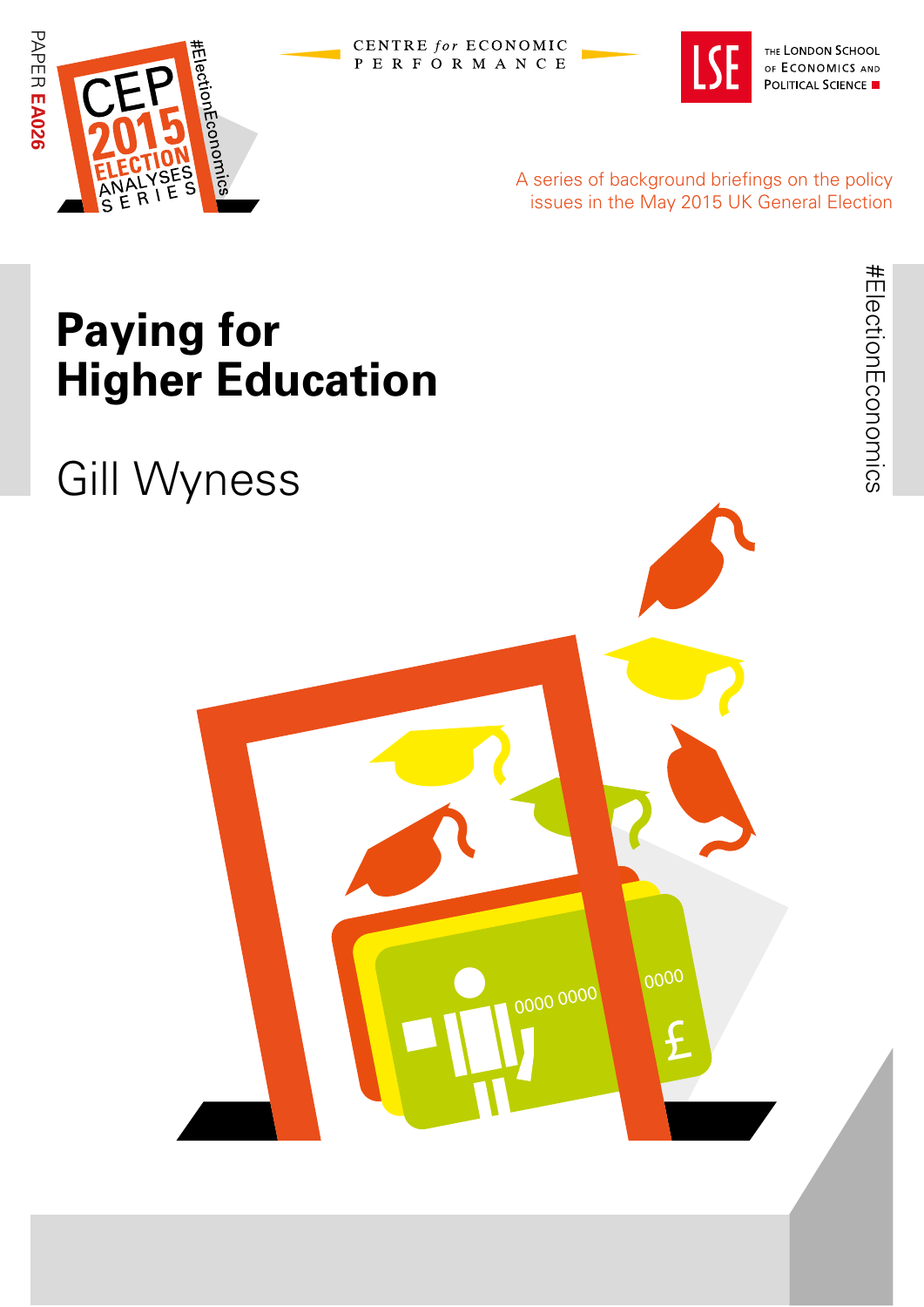

# **CEP ELECTION ANALYSIS Paying for Higher Education**

- Additional earnings for degree holders compared to those with A-levels are between £105,000 and £250,000 over a lifetime. The proportion of UK workers with higher education rose from 4.7% in 1979 to 28.5% in 2011. Over the same period the wage return to being a graduate has also risen (from 39% to 56% for men).
- The tuition fee cap increased from £3,375 to £9,000 per year for students beginning their courses in 2012/13.
- Despite this, university applications have continued to increase, and applications from disadvantaged students (on free school meals) have grown at a *faster* rate than those from their richer counterparts.
- Only 15% of disadvantaged pupils who were eligible for free school meals enrolled for university in 2014 (up from 13% in 2011). This is low compared with advantaged groups, whose participation rate stands at 30%.
- The 2012 reforms did not achieve much savings. Fees were intended to shift the cost of higher education to graduates, allowing the government to make large cuts to university funding. But recent estimates show a large cost of financing the government-backed income-contingent student loans – with a loss to the exchequer of 45p in every  $\pounds 1$  loaned out.
- Labour intend to reduce the fee cap to £6,000 a year, and compensate universities with money raised by reducing tax relief on pensions. This policy does little to help poor graduates – they do not earn enough to repay their fee loans even at £6,000 so could never benefit from a fee cut. The policy also makes universities more reliant on government rather than their students.
- In an attempt to limit immigration the government introduced tough regulations on universities' right to sponsor overseas students and abolished post-study work visas. Research shows that domestic students benefit from the presence of overseas students, whose unregulated fees boost university finances, increasing the number of places for all students.

Centre for Economic Performance London School of Economics and Political Science Houghton Street, London WC2A 2AE, UK Tel: +44 (0)20 7955 7673 Web: [http://cep.lse.ac.uk](http://cep.lse.ac.uk/) Email: [cep.info@lse.ac.uk](mailto:cep.info@lse.ac.uk)



THE LONDON SCHOOL OF ECONOMICS AND **POLITICAL SCIENCE**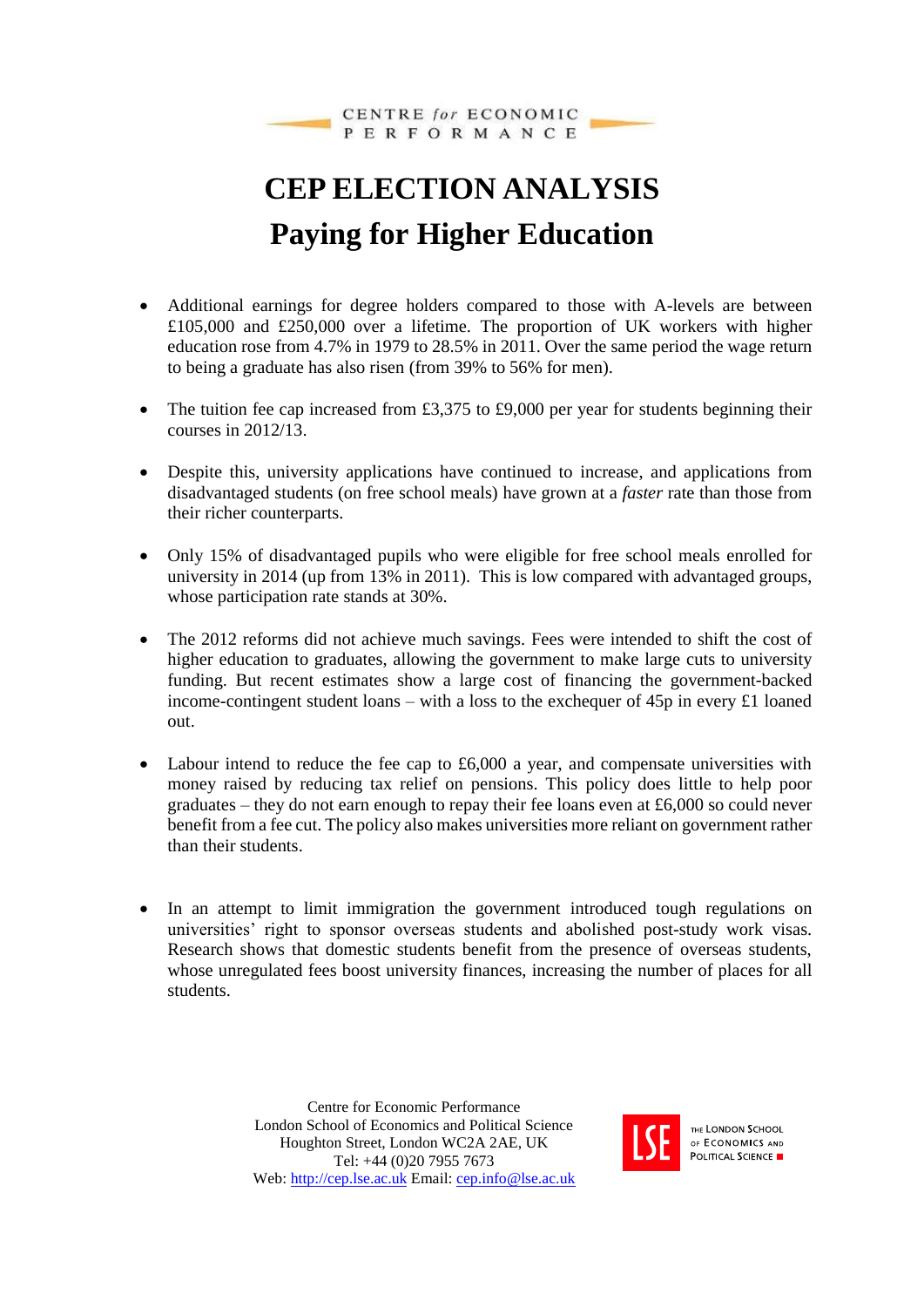#### **Introduction**

The UK has dramatically increased the supply of graduates over the last four decades. The proportion of workers with higher education has risen from only 4.7% in 1979 to 28.5% in 2011 (Machin, 2014). Rather than this enormous increase in supply reducing the value of a degree, the pay of graduates relative to non-graduates has risen over the same period: from 39% to 56% for men and from 52% to 59% for women). This implies a strong and continuing employer demand for education, a factor that pushes up wage inequality.

The expansion of universities helped raise growth and productivity (Besley and Van Reenen, 2013), but placed a strain on government finances as home student costs are subsidised. To help address this, the tuition fee cap was raised to £9,000 per year in 2012 from £3,375. The fee increase was accompanied by large cuts to university funding, with some non-science courses essentially receiving no government teaching subsidy at all. The idea was to transfer the burden of the cost of higher education from the taxpayer to graduates. Students from low income families are protected by a combination of more generous maintenance grants for the very poor, and for the less poor the fact that no loan would have to be paid until the student graduated and earned more than the median wage of £21,000. The hope was that the reforms would also make the sector more competitive: it was expected that only the top universities would charge the full £9,000 per year, while the others could compete on price as well as quality.

Widespread fears that participation in higher education would plummet as a result of the fee increase, and that those from poor backgrounds would be frozen out of university, failed to materialise. In fact, participation continued to grow and is at record levels for poor students. There remains much inequality as only 15% of disadvantaged 18 year olds enrolled in 2014, compared with over 30% of richer students (UCAS, 2014). Of course, much of the inequality arises from the fact that the A-level attainment of disadvantaged young people is far lower than those from better off backgrounds, making them less likely to be accepted to university (Chowdry et al, 2013).

The reforms have not delivered the savings the government hoped for. Recent projections (Crawford and Jin, 2014) suggest that around three quarters of students will not repay their government-backed student loans in full, making the new system almost as expensive as the one it replaced. Nor has a more market based sector yet materialised: there is almost no variation in tuition fees, with the average fee standing at £8,735 per year (OFFA, 2014).

But there has been good news for postgraduate students during this Parliament, with the announcement that fee loans will be extended to postgraduates under the age of 30 from 2016. These loans will be repaid concurrently with current fee loans, potentially increasing exchequer costs.

Labour have declared that they will cut the tuition fee cap to £6,000 per year.

#### **Participation continued to grow despite the fee increase**

The fee increase passed through parliament in December 2010. But apart from a sharp decline in applications in 2012 (largely as a result of a spike in 2011 as students anticipated the fee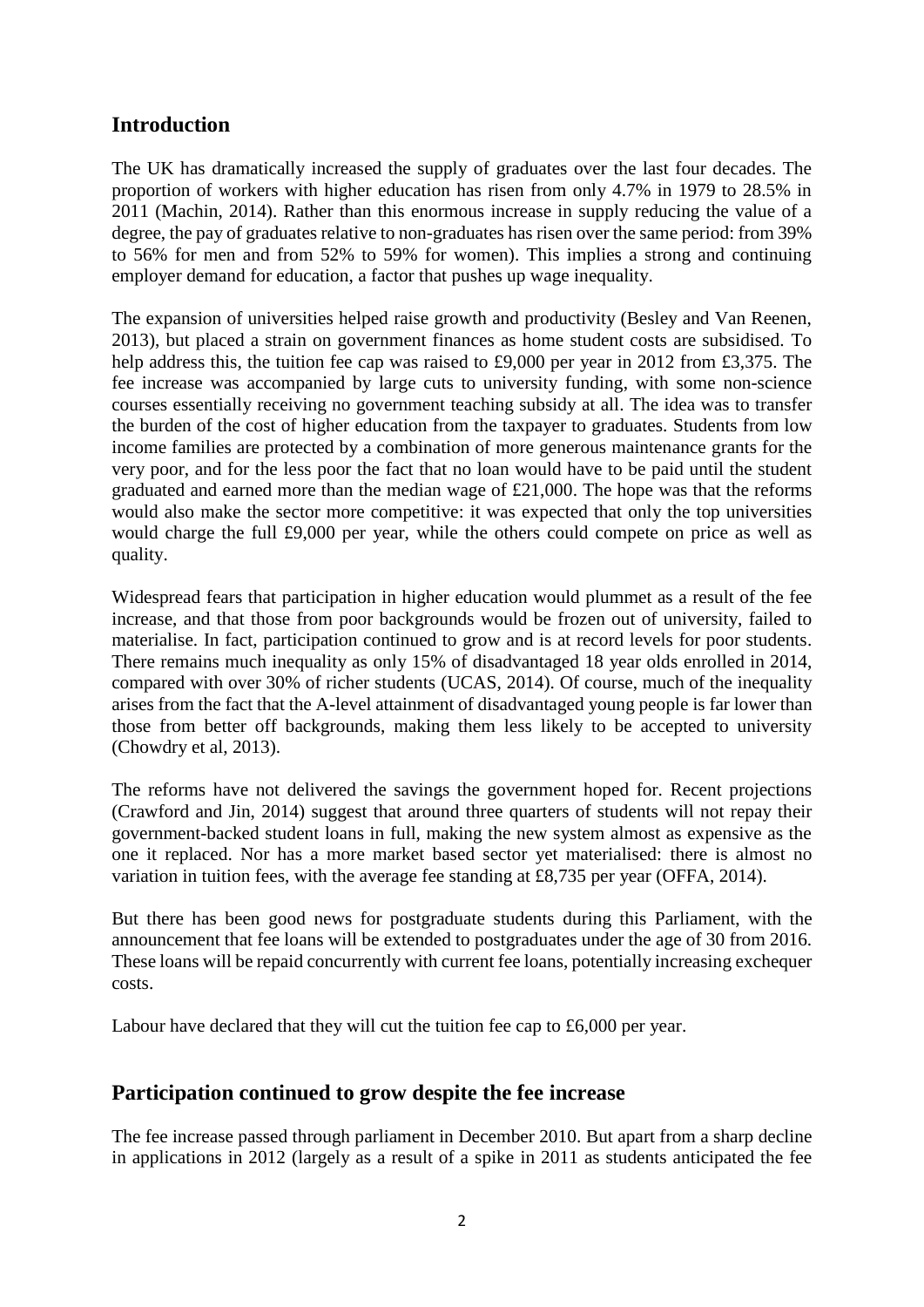increase), they have continued to grow and now stand at record levels, with over 214,000 18 year olds applying in 2014 (UCAS, 2014).

Participation rates among poor students have grown at a faster rate than richer students since 2012 (see Figure 1). This is reassuring as it implies that university access hasn't been harmed. But this is starting from a pretty small base: only 13% of disadvantaged pupils who were eligible for free school meals applied to university in 2011, compared with nearly 30% of those who were not eligible (UCAS, 2014). In 2014, the figures had moved to 15.3% and 30.3% respectively – indicating a continuing wide gulf in access. It is hard to know for sure what would have happened to participation growth in the absence of £9,000 fees, but there is no clear change in trend after fee introduction.





*Source*: UCAS 2014.

*Notes*: Entry rates for English 18 year old state school pupils by free school meal (FSM) status at age 15.

Despite the steady increase in the number of graduates, the labour market for graduates remains favourable. Graduate unemployment stands at just 4% (compared with 8% among those with just GCSE level qualifications – see ONS 2013) and returns to degrees are still considerable. Recent evidence estimates returns for degree holders (compared with those with A-levels) at between £105,000 and £250,000 over the lifetime (BIS, 2013).

#### **Postgraduate students are set to benefit**

There is a growing trend towards postgraduate education (Machin and Lindley, 2014) with more than a third of all graduates in the UK having a postgraduate qualification by 2009 – around 10% of the workforce. But the relative wages of postgraduates have also risen, which means that their earnings premium outstrips that of graduates.

Many feared that the undergraduate reforms would have a knock-on effect on demand for postgraduate qualifications, if already debt-ridden graduates were put off from further study.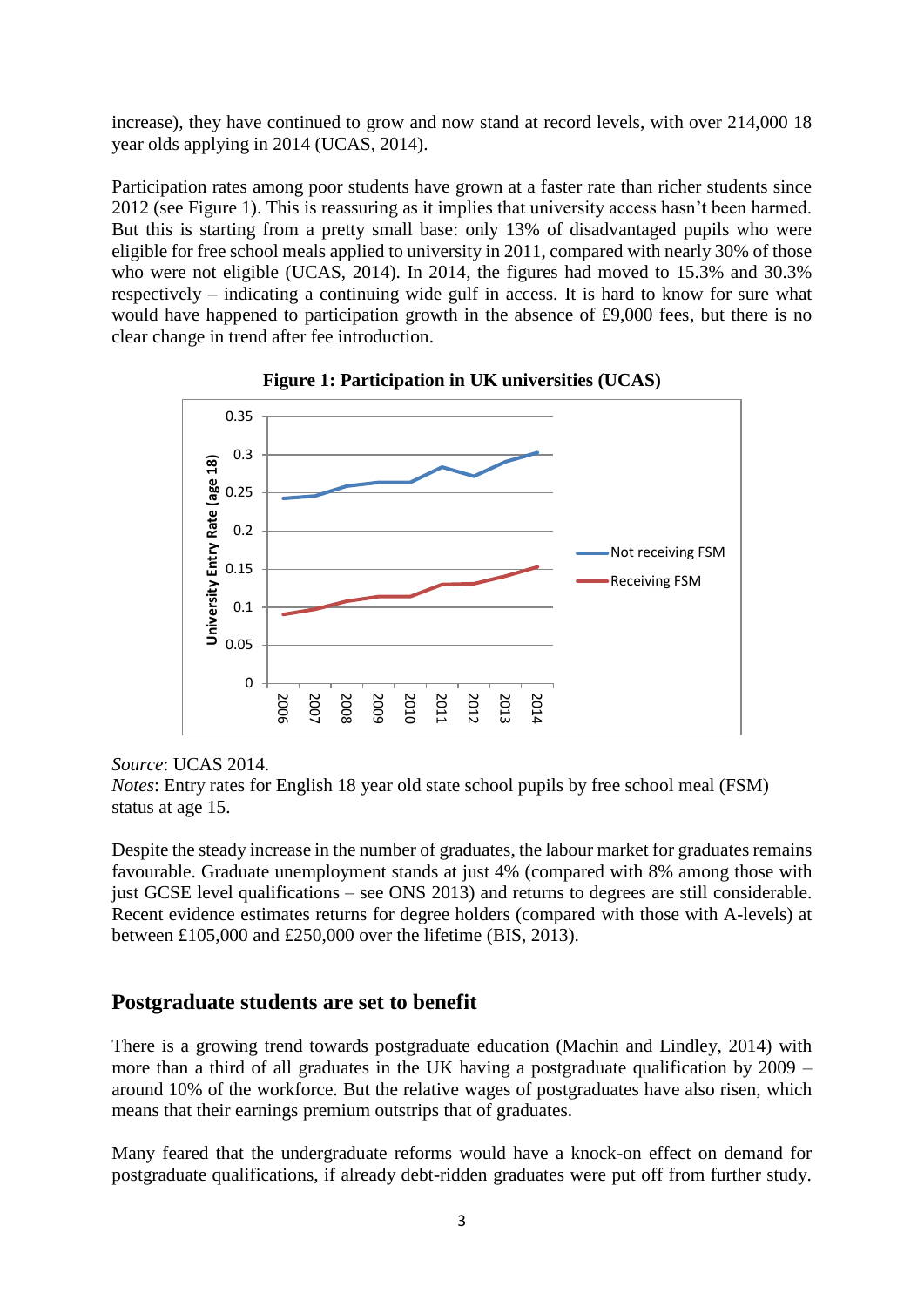Financing a postgraduate degree is already difficult for many students, since, to date, government loans have been unavailable and funded places limited.

It was announced in the 2015 budget that fee loans up to £25,000 will be available for researchbased masters and PhD programmes from  $2016/17<sup>1</sup>$ . This is on top of the 2014 announcement that fee loans of up to £10,000 will soon be available for taught postgraduate degrees. The loans will be repaid concurrently with undergraduate fee loans, which could potentially increase costs to the government. But it is likely that the government will charge these loans at a higher rate than undergraduate loans to increase the likelihood of their being paid back. The government is planning to carry out a consultation to examine how best to design these loans.

Not only is this policy good news for students considering a postgraduate degree, but it could also have an impact on wage inequality. Rising relative wages of post-graduates means that there is a strong connection between the increased presence of postgraduate workers in the labour force and rising wage inequality over time. Improving access to postgraduate qualifications for poorer graduates, therefore, help reduce wage inequality.

#### **Student support remains a contentious issue**

Of potentially greater concern to students than tuition fee debt, is the issue of how they support themselves while at college. Students with no other means of support can borrow up to  $\text{\pounds}5,555^2$ for maintenance loans. Poorer students – those with parental incomes below  $\text{\pounds}42,000$  – can also access non-repayable maintenance grants worth up to £3,387 in 2014.

The value of student grants rose just 1% in 2013, and was frozen in 2014 and 2015. Students who rely on these grants and loans face a funding shortfall according to recent estimates (NUS, 2013). The figures, which analysed available statistics for the cost of living for students for the 2013 academic year and compared it to typical payments for government maintenance loans and grants for the same period, showed an estimated average funding shortfall of about £7,600.

Labour have pledged to increase maintenance grants by £400 to 'help students from lower and middle-income families'. While this is a fairly small increase, student support is important since costs do matter for participation. Dearden et al (2014) finds a £1,000 increase in maintenance grants increases participation by just under 4 percentage points.

#### **Is the current system financially sustainable?**

**.** 

Fee and maintenance loan repayment terms are still very generous under the new system. Though an interest rate has been added, the repayment threshold and length of the loan have been increased. And because loans are even bigger than before (driven by the increase in tuition fees), even more money will remain unpaid (around three quarters of graduates will not clear their government-backed loans before the end of the  $30$ -year repayment period<sup>3</sup>) and have to be covered by the taxpayer.

<sup>1</sup> [http://www.wonkhe.com/blogs/budget-2015-loans-for-phd-and-masters-students/.](http://www.wonkhe.com/blogs/budget-2015-loans-for-phd-and-masters-students/) 

<sup>&</sup>lt;sup>2</sup> Based on a full-time undergraduate student living away from home, outside London in 2014. Equivalent figures for students living at home: £4418 and living in London: £7751.

<sup>&</sup>lt;sup>3</sup> [https://theconversation.com/is-the-new-student-loan-system-more-progressive-than-its-predecessor-25468.](https://theconversation.com/is-the-new-student-loan-system-more-progressive-than-its-predecessor-25468)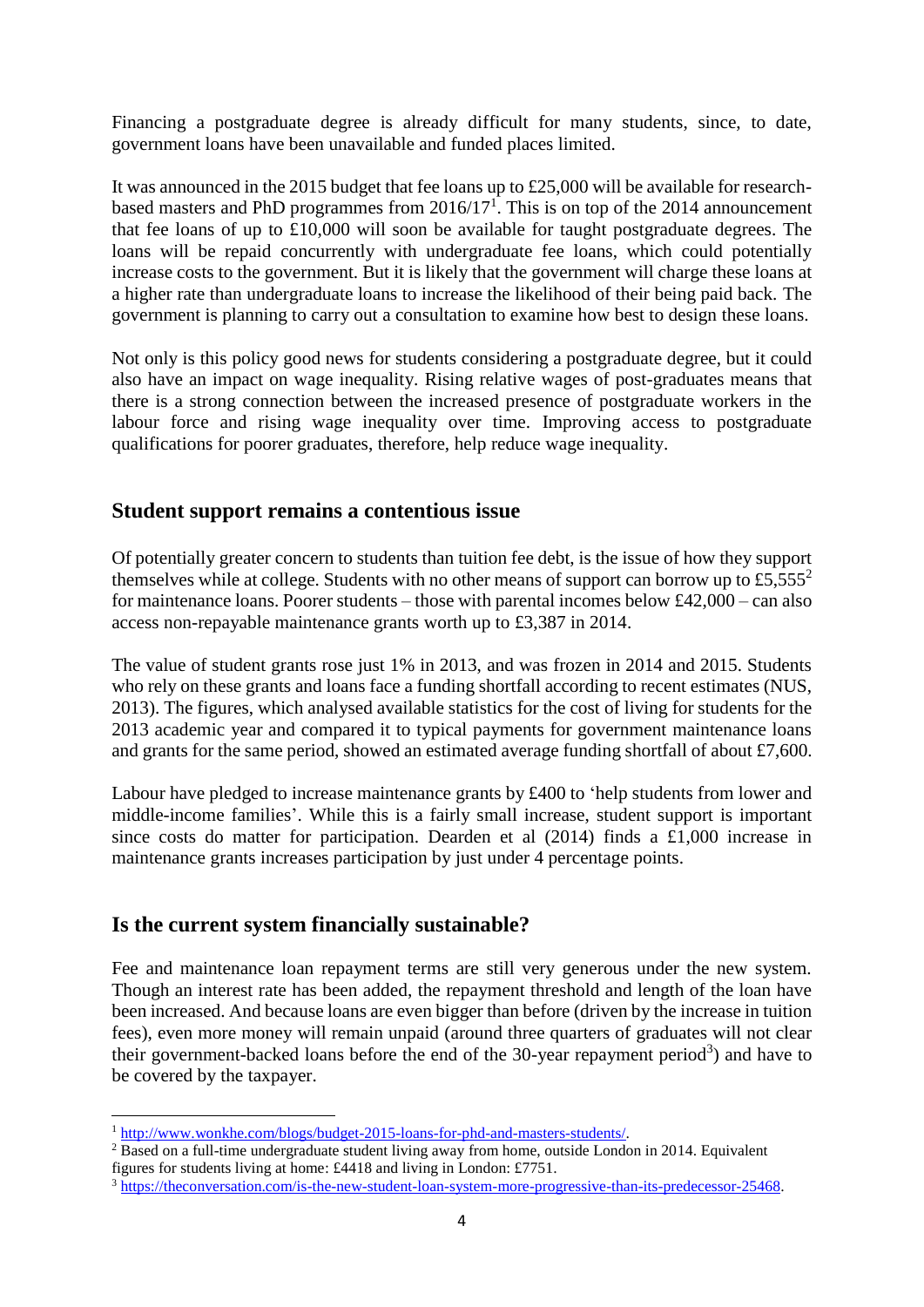The latest estimate of the Resource Accounting and Budgeting (RAB) charge (which takes account of both the fact that not all loans will be repaid, plus what it costs the government to borrow the money it lends to students) is  $45\%$  – in other words, for every £1 it loans out, the government loses 45p. 4

The upshot is that increasing fees to £9,000 per year actually costs the taxpayer money. It is only after taking account of the large cuts in the universities teaching grant – which saw many courses losing funding altogether – that the government will eventually make a saving – of around £760 million on the previous system (Chowdry et al, 2012).

Nevertheless, the announcement of the 45% RAB was controversial, particularly since the government originally estimated a RAB of 28%. <sup>5</sup> Much speculation has followed that the system is unsustainable, some suggest that a 48.6% RAB charge would make the new system more expensive than the system it replaced.<sup>6</sup> There is much uncertainty surrounding what will be the eventual level of student debt that will have to be written off. Since the system has only recently come into being much depends on the future evolution of the level of wages for graduates, which is hard to predict and the degree of delinquency in paying. Certainly, the real wages of young people have fallen very rapidly over the last 7 years (see CEP Election Analysis on Living Standards, 2015), but it is likely that things will be much better in the future than they have been since the onset of the crisis. Further, since the new system has only recently come into being, changing it rapidly again would create a lot of undesirable uncertainty in the university system.

#### **A more competitive university sector?**

**.** 

The government also hoped that by setting a high cap of £9,000 per year that price competition would drive university quality. This marketplace has not yet materialised. This is partly why the RAB charge is so high: the government underestimated the amount that universities would charge, and hence the unpaid fee and loan liability.

For prices and information to be converted into a functioning market, supply must also become flexible. To date, universities have faced strict caps on the number of students they can recruit, making demand far outstrip supply and enabling universities to charge the maximum price. But these quotas have been slowly relaxed and will be [completely removed in 2016,](http://www.theguardian.com/higher-education-network/blog/2013/dec/09/autumn-statement-student-numbers-loanbook) improving the chances of a functioning market. Hence, it may be advisable to see how the new system works before beginning a new overhaul of university finances.

There is also a problem of information, since for a functioning market consumers need to be well informed. CEP research (McGuigan et al, 2014) suggests that this is not the case. The study, which aimed to find out what school pupils know about the costs and benefits of going to university, revealed large gaps in pupil knowledge. Fewer than half of pupils knew that fees are paid after university once they have a job, while fewer than half regarded student loans as a 'cheaper/better way to borrow money than other types of borrowing'. It is likely that knowledge about fees will improve as the regime beds down.

<sup>&</sup>lt;sup>4</sup> Source: [http://www.davidwilletts.co.uk/content/business-innovation-and-skills-questions-3.](http://www.davidwilletts.co.uk/content/business-innovation-and-skills-questions-3)

<sup>5</sup> http://www.theguardian.com/education/2014/mar/21/student-fees-policy-costing-more

<sup>6</sup> Source: [http://londoneconomics.co.uk/wp-content/uploads/2014/03/Whats-the-breakeven-associated-with-the](http://londoneconomics.co.uk/wp-content/uploads/2014/03/Whats-the-breakeven-associated-with-the-reforms-of-Higher-Education-Final-Version-docx.pdf)[reforms-of-Higher-Education-Final-Version-docx.pdf.](http://londoneconomics.co.uk/wp-content/uploads/2014/03/Whats-the-breakeven-associated-with-the-reforms-of-Higher-Education-Final-Version-docx.pdf)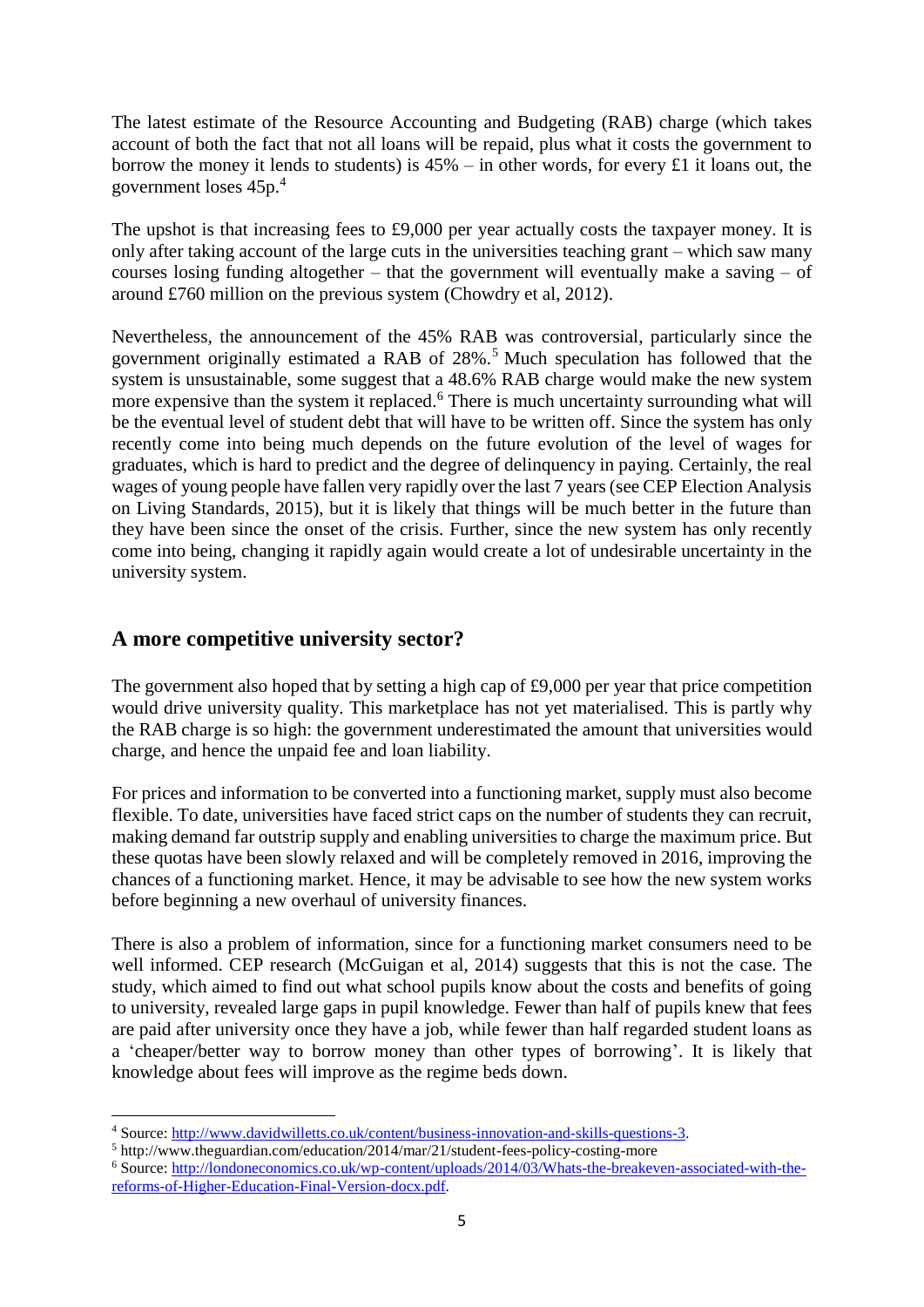# **Tougher immigration rules have threatened demand from lucrative overseas students**

The government attempted – and failed - to reduce net immigration to under 100,000 (CEP Election Analysis on Immigration, 2015). Since EU immigration and UK emigration cannot be controlled, it turned to restricting foreign students. Post-study work visas were abolished in December 2010, so non-EU students are forced to go home straight after their course is finished, rather than being allowed to work temporarily after completing a degree. The policy has been blamed for a sharp decline in foreign students, from India in particular.<sup>7</sup>

From 2014, the laws on universities' ability to sponsor foreign students were also tightened: universities can now lose their sponsorship powers if more than 10% of those to whom places have been offered, are refused a visa. This followed a crackdown that saw London Metropolitan temporarily lose the right to sponsor their 2,700 international students.

Vice-chancellors are right to be concerned about these measures. CEP research (Machin and Murphy, 2014) shows that domestic students benefit from the presence of overseas students, whose unregulated fees boost university finances, increasing the number of places available for all students. Rather than being crowded out, domestic students actually benefit from an increased availability of places subsidised by foreign fees.

## **What do the party policies mean for universities, graduates and students?**

That tuition fees do not appear to have harmed participation strengthens the argument for an increase in the fee cap<sup>8</sup> (which the Conservative Party have so far refused to rule out) and could help create a market-driven system, with the likely impact being greater variation in tuition fee levels. 9

But such a system could be more expensive, given that it would mean fewer graduates repaying their loans in full. Thus, to make such a policy financially sustainable, the Conservatives would have to accompany their fee increase with punitive changes to the repayment system – potentially through raising the interest rate or reducing the threshold at which graduates repay their loans.

Labour have taken the opposite stance promising to reduce the fee cap to £6,000 per year from 2016. 10

Among graduates, the only beneficiaries of this policy would be high earners. A cut to £6,000 would only benefit those graduates who earn enough to repay their loans in full, or who manage to pay back annual fee debts somewhere between £6,000 and £9,000 – top earning graduates.<sup>11</sup> The remainder – low earning graduates, many of them female - don't earn enough to repay

 $\overline{a}$ <sup>7</sup> See: [http://www.timeshighereducation.co.uk/news/visa-rules-no-bar-to-post-study-work-says-greg](http://www.timeshighereducation.co.uk/news/visa-rules-no-bar-to-post-study-work-says-greg-clark/2016913.article)[clark/2016913.article.](http://www.timeshighereducation.co.uk/news/visa-rules-no-bar-to-post-study-work-says-greg-clark/2016913.article)

<sup>8</sup> http://www.timeshighereducation.co.uk/news/cable-warns-that-tories-could-raise-tuition-feessignificantly/2016231.article

<sup>9</sup> [http://www.telegraph.co.uk/education/educationnews/11009244/Fees-at-Oxbridge-could-rise-to-16000-a](http://www.telegraph.co.uk/education/educationnews/11009244/Fees-at-Oxbridge-could-rise-to-16000-a-year.html)[year.html.](http://www.telegraph.co.uk/education/educationnews/11009244/Fees-at-Oxbridge-could-rise-to-16000-a-year.html)

<sup>10</sup> [http://www.labour.org.uk/blog/entry/labours-plan-to-cut-tuition-fees-five-things-you-need-to](http://www.labour.org.uk/blog/entry/labours-plan-to-cut-tuition-fees-five-things-you-need-to-know?subsource=labour_twitter)[know?subsource=labour\\_twitter.](http://www.labour.org.uk/blog/entry/labours-plan-to-cut-tuition-fees-five-things-you-need-to-know?subsource=labour_twitter)

<sup>&</sup>lt;sup>11</sup> [http://www.bbc.co.uk/news/education-30922032.](http://www.bbc.co.uk/news/education-30922032)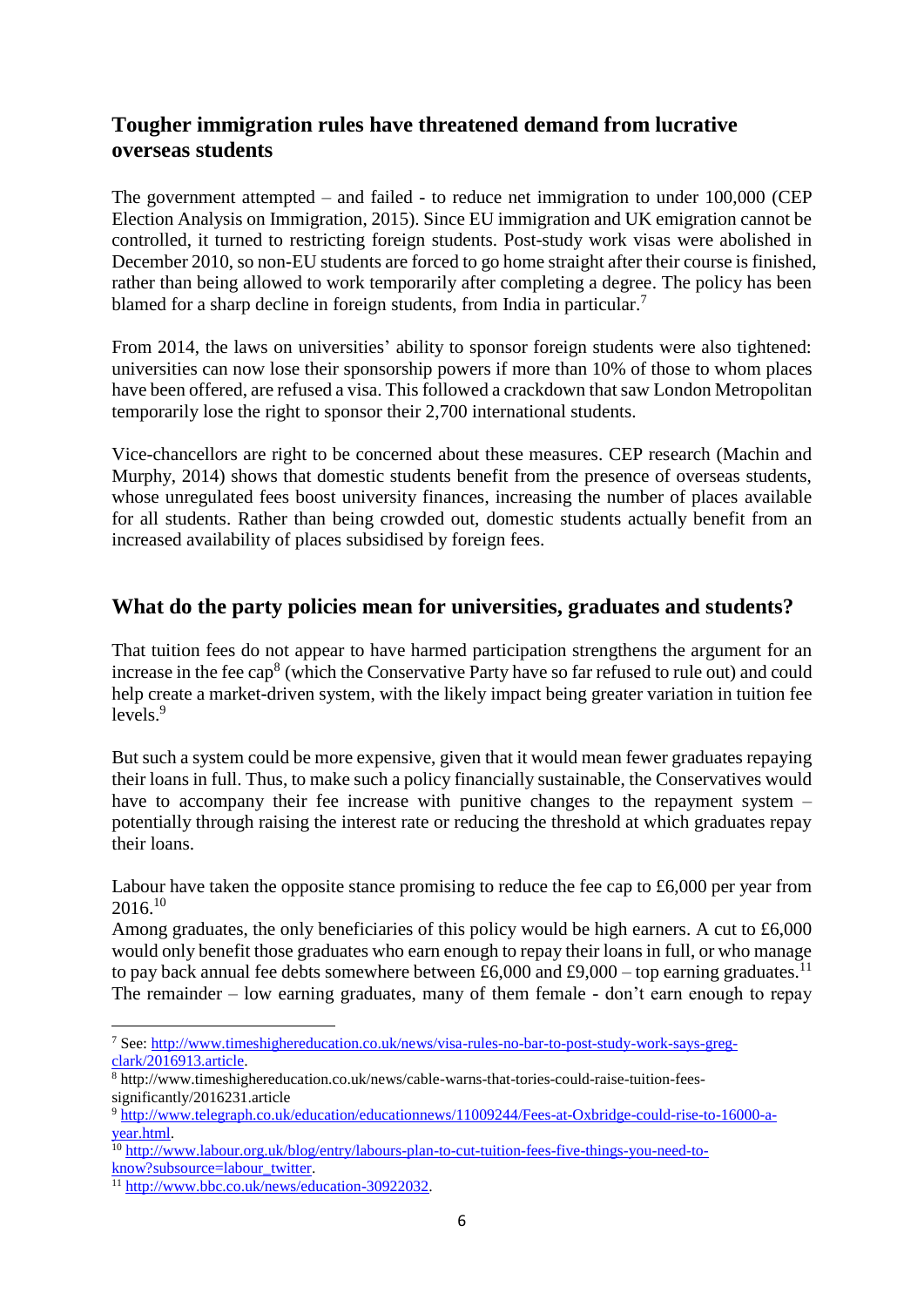their loans even at £6,000 so could never benefit from a fee cut. The Conservatives have picked up on this point, with George Osborne calling the policy 'neither progressive nor fair' in his budget statement.

Will it encourage more students to go to university? There is some evidence that many young people are still put off from going to university because of the cost (McGuigan et al, 2012). But it is unclear that potential students should ignore all potential costs in making a decision – we should be most worried about whether highly able students from low income families are put off. Labour's change would not help them, but maybe it would have a psychological effect. However, the fee increase seemed to have no effect even for the disadvantaged students, so this seems unlikely.

Labour intend to compensate universities for the loss in tuition fee income by cutting the lifetime pension cap, reducing the amount of pension contributions attracting tax relief and by reducing tax relief on pensions for higher earners. The pension policy is misguided as it involves doubly taxing people when they save for pensions and when they receive the pension income (IFS, 2015). Elsewhere in the budget, however, the Conservatives declared that they intend to cut the lifetime pension cap from £1.25m to £1m, meaning that at least part of the money Labour earmarked for their policy will no longer be available. The Shadow Chancellor Ed Balls responded to this news by promising to find the money elsewhere $^{12}$ .

If Labour do compensate the £2.7 billion<sup>13</sup> cost of the reform from tax rises, universities will be no worse off financially. Collectively, they actually came out of the 2012 reforms with a funding increase of roughly £5,370 per graduate (Chowdry et al, 2012), although this varied a lot between universities depending on their proportion of home students.<sup>14</sup>

On the other hand, the policy would end the hopes of creating a more competitive system for universities to increase quality and cost effectiveness. A larger part of university budget would again become reliant on the whim of government. And yet another change in the funding system is a recipe for further uncertainty and instability in the system.

## **Conclusions**

1

The university system has successfully produced a huge increase in mass higher education over the last 40 years to meet an increased demand for skilled workers. It is one of the UK's most successful export industries in terms of attracting foreign students and is second only to the US in terms of scientific prestige.

The coalition government's efforts to transfer the financial burden of higher education away from the taxpayer and towards graduates, and create a more efficient, competitive sector, have not yet materialised. In fact, the current system has almost no price variation and is almost as expensive as the one it replaced.

<sup>&</sup>lt;sup>12</sup> [http://www.theguardian.com/politics/2015/mar/18/ed-balls-labour-pledge-cut-tuition-fees-george-osborne](http://www.theguardian.com/politics/2015/mar/18/ed-balls-labour-pledge-cut-tuition-fees-george-osborne-labour-shot-fox)[labour-shot-fox.](http://www.theguardian.com/politics/2015/mar/18/ed-balls-labour-pledge-cut-tuition-fees-george-osborne-labour-shot-fox)

<sup>13</sup> [http://labourlist.org/2015/02/labour-confirm-pledge-to-slash-tuition-fees-by-a-third-in-email-to-supporters/.](http://labourlist.org/2015/02/labour-confirm-pledge-to-slash-tuition-fees-by-a-third-in-email-to-supporters/) 14

[http://www.universitiesuk.ac.uk/highereducation/Pages/LettertotheTimeshighlightingconcernswith%C2%A36,0](http://www.universitiesuk.ac.uk/highereducation/Pages/LettertotheTimeshighlightingconcernswith%C2%A36,000tuitionfeesproposal.aspx#.VOs_iSy2V8E) [00tuitionfeesproposal.aspx#.VOs\\_iSy2V8E.](http://www.universitiesuk.ac.uk/highereducation/Pages/LettertotheTimeshighlightingconcernswith%C2%A36,000tuitionfeesproposal.aspx#.VOs_iSy2V8E)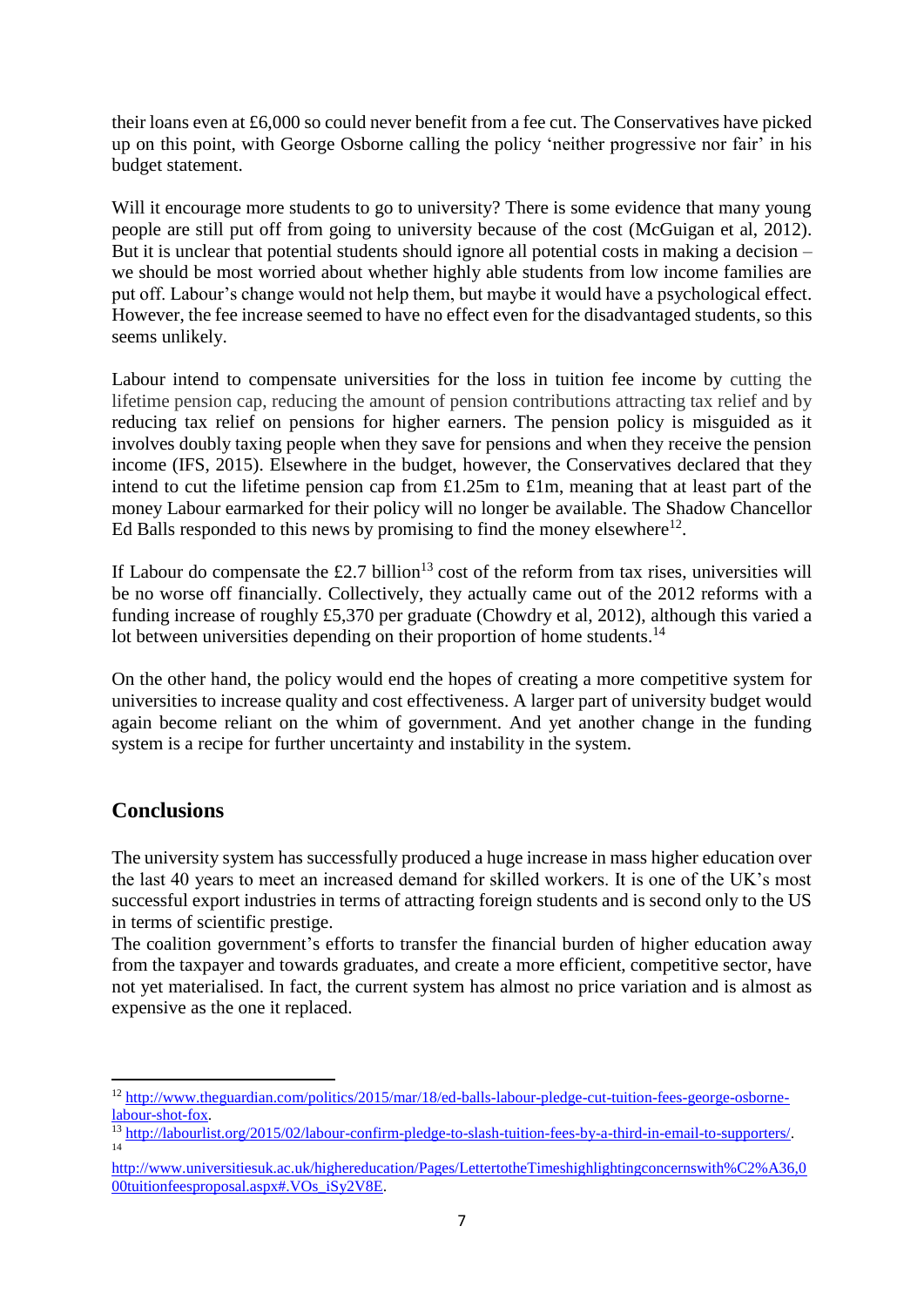Labour's intention to reduce the fee cap to £6,000 per year at a cost of around £2.7 billion a year will do nothing to help low income graduates and there is no evidence that the hike in fees discouraged poor (or rich) students from participating. On the other hand, the low recovery rate from student debt is a cause for concern. The question is whether the new system should be given some time to work before launching into yet another costly overhaul.

Higher education may again prove a tough nut to crack.

March 2015

*For further information, contact:* **Gill Wyness** Email: [G.Wyness@lse.ac.uk](mailto:G.Wyness@lse.ac.uk) Or **Romesh Vaitilingam** on 07768-661095, Email: [romesh@vaitilingam.com](mailto:romesh@vaitilingam.com)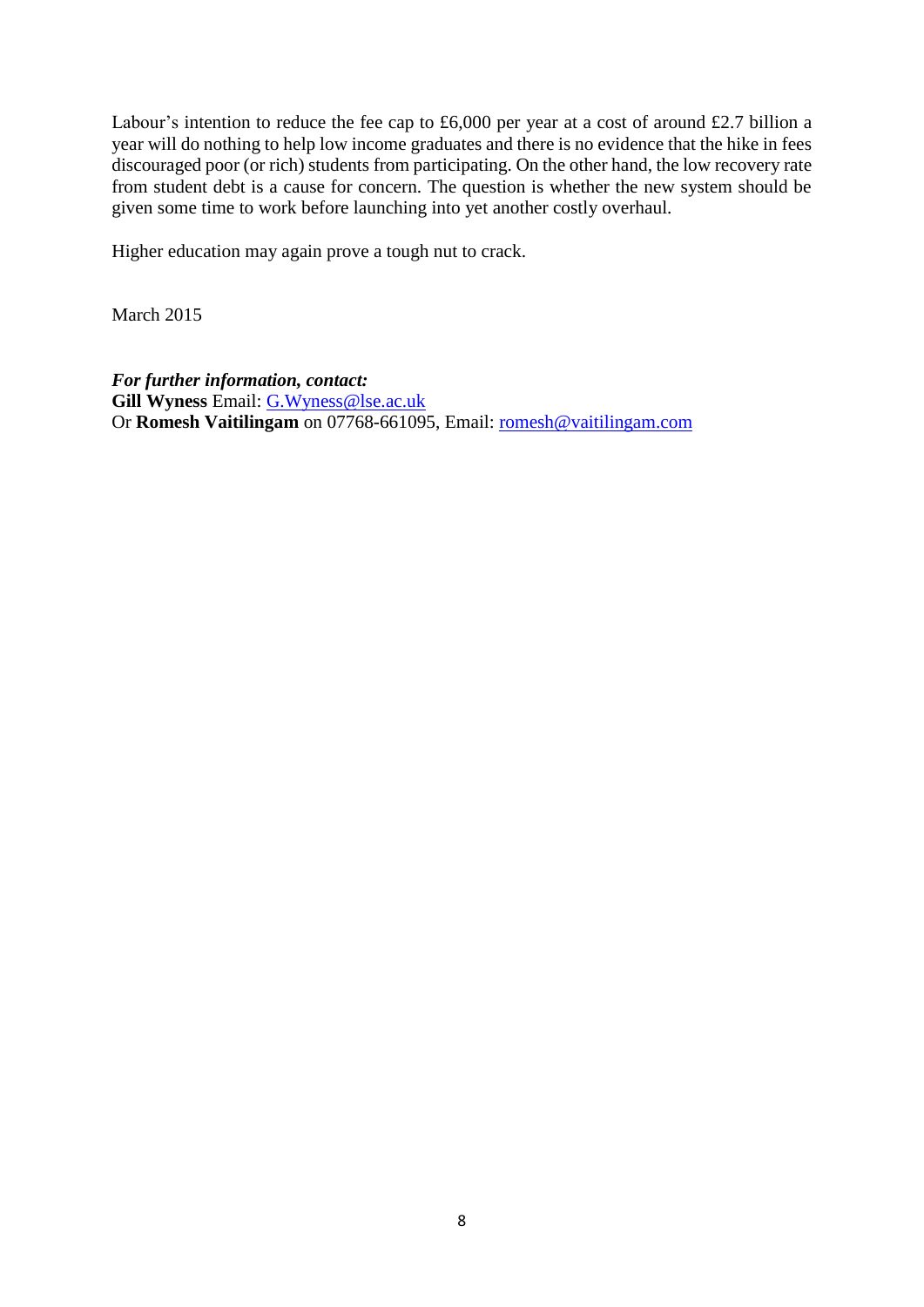# **Further reading**

BIS (2013) 'The Benefits of Higher Education Participation for Individuals and Society: Key Findings and Reports "The Quadrants"', BIS Research Paper No. 146, Department for Business, Innovation and Skills.

Chowdry, H, L Dearden, A Goodman and W Jin (2012) 'The Distributional Impact of the 2012-13 Higher Education Funding Reforms in England', *Fiscal Studies* 33(2): 211-36.

Chowdry et al (2013), 'Widening Participation in Higher Education: Analysis using Linked Administrative Data', *Journal of the Royal Statistical Society: Series A (Statistics in Society)* Volume 176, Issue 2: 431–57, February.

Crawford, C and W Jin (2014) 'Payback Time? Student Debt and Loan Repayments: What Will the 2012 Reforms Mean for Graduates?', IFS Report R93, Institute for Fiscal Studies.

Dearden, L, E Fitzsimons and G Wyness (2014) 'Money for Nothing: Estimating the Impact of Student Aid on Participation in Higher Education', *Economics of Education Review* 43: 66-78.

IFS (2015) Green Budget.

Lindley, J and S Machin (2011) 'Rising Wage Inequality and Postgraduate Education', Centre for Economic Performance Discussion Paper No. 1075, September (http://cep.lse.ac.uk/pubs/download/dp1075.pdf).

Machin, S (2014) 'Trends in Wage Inequality', mimeo June  $25<sup>th</sup>$ .

Machin, S (2015) 'Real Wages and Living Standards', Centre for Economic Performance Election Analyses Series (<http://cep.lse.ac.uk/pubs/download/EA024.pdf>).

Machin, S and R Murphy (2014) 'Paying Out and Crowding Out? The Globalisation of Higher Education', Centre for Economic Performance Discussion Paper No 1299, September (http://cep.lse.ac.uk/pubs/download/dp1299.pdf).

McGuigan, M, S McNally and G Wyness (2012) 'Student Awareness of Costs and Benefits of Higher Education', Article in *Centrepiece* Volume 17, Issue 2, Autumn (<http://cep.lse.ac.uk/pubs/download/cp376.pdf>).

NUS (2013) 'NUS Figures Show New Students Face Cost Of Living Crisis', NUS Press Releases, National Union of Students.

OFFA (2014) 'Access Agreements for 2015-16: Key Statistics and Analysis', July 2014/06, Office for Fair Access.

ONS (2013) 'Full Report – Graduates in the UK Labour Market 2013', Office for National Statistics.

UCAS (2014) 'End of Cycle Report 2014', Universities and Colleges Admissions Service.

Wadsworth, J (2015) 'Immigration and the UK Labour Market', Centre for Economic Performance 2015 Election Analyses Series [\(http://cep.lse.ac.uk/pubs/download/ea019.pdf\)](http://cep.lse.ac.uk/pubs/download/ea019.pdf).